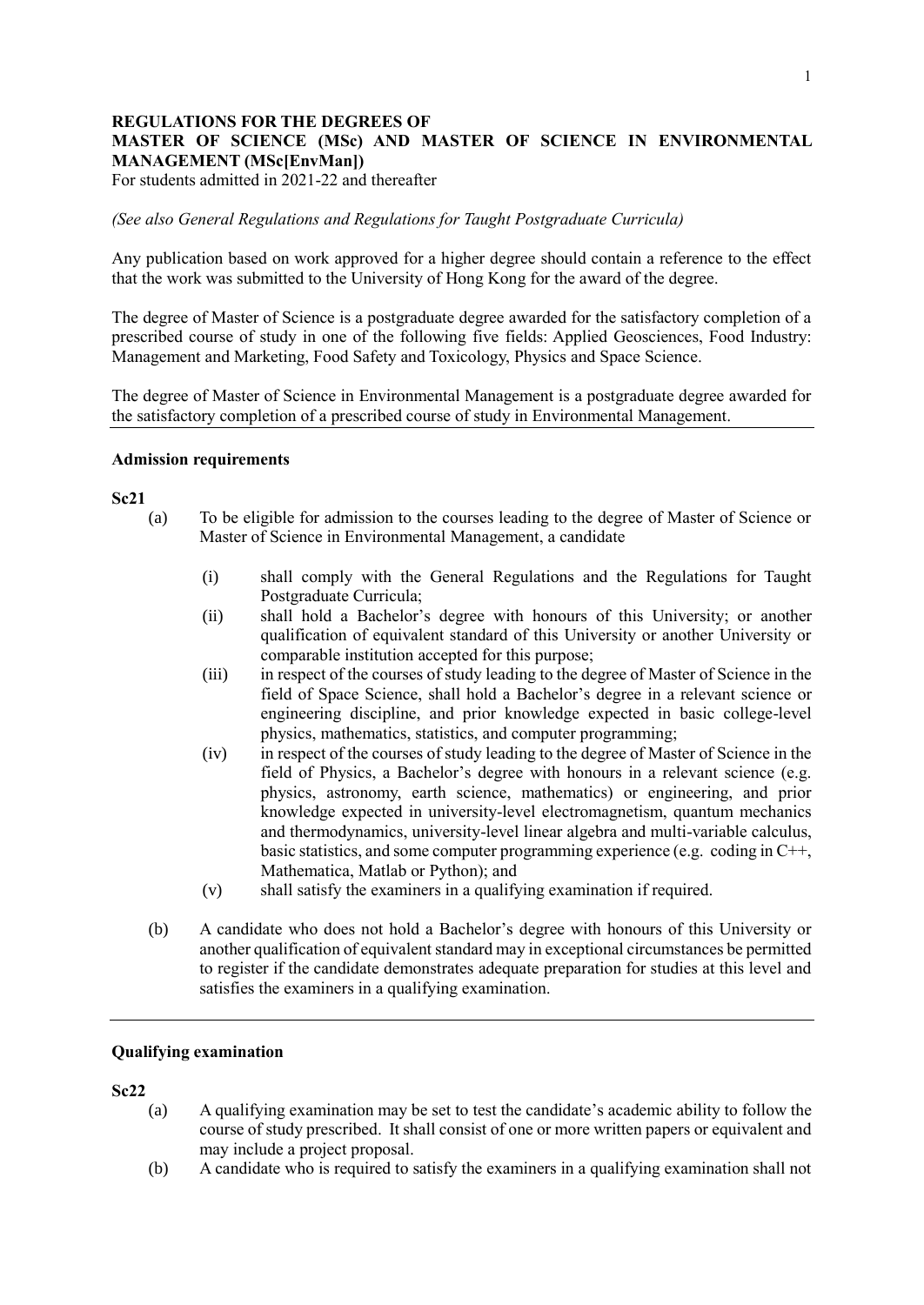be permitted to register until he/she has satisfied the examiners in the examination.

#### **Award of degree**

- **Sc23** To be eligible for the award of the degree of Master of Science or Master of Science in Environmental Management, a candidate
	- (i) shall comply with the General Regulations and the Regulations for Taught Postgraduate Curricula; and
	- (ii) shall complete the curriculum and satisfy the examiners in accordance with these regulations and syllabuses.

### **Advanced standing**

**Sc24** In recognition of studies completed successfully before admission to the Master of Science in Environmental Management, Master of Science in the field of Applied Geosciences and Master of Science in the field of Space Science, advanced standing of up to 12 credits may be granted to a candidate with appropriate qualification and professional experiences, on production of appropriate certification, subject to the approval of the Board of the Faculty. Credits gained for advanced standing shall not be included in the calculation of the GPA but will be recorded on the transcript of the candidate. The candidate should apply before commencement of first year of study via the Department and provide all the supporting documents.

#### **Period of study**

**Sc25** The curriculum of the Master of Science or the Master of Science in Environmental Management shall normally extend over one academic year of full-time study or two academic years of part-time study. Candidates in either degree shall not be permitted to extend their studies beyond the maximum period of registration of two academic years of full-time study or three academic years of part-time study, unless otherwise permitted or required by the Board of the Faculty.

#### **Completion of curriculum**

**Sc26** To complete the curriculum of the Master of Science or Master of Science in Environmental Management, a candidate

- (a) shall satisfy the requirements prescribed in TPG 6 of the Regulations for Taught Postgraduate Curricula;
- (b) shall follow courses of instruction and complete satisfactorily all prescribed written, practical and field work;
- (c) shall complete and present a satisfactory dissertation or project on an approved subject or complete courses with equivalent credits as a replacement; and
- (d) shall satisfy the examiners in all courses prescribed in the respective syllabuses.

### **Dissertation or Project**

**Sc27** The title of the dissertation or project shall

(a) for the full-time mode of Master of Science (except MSc in Environmental Management), be submitted for approval by October 15 and the dissertation or project report shall be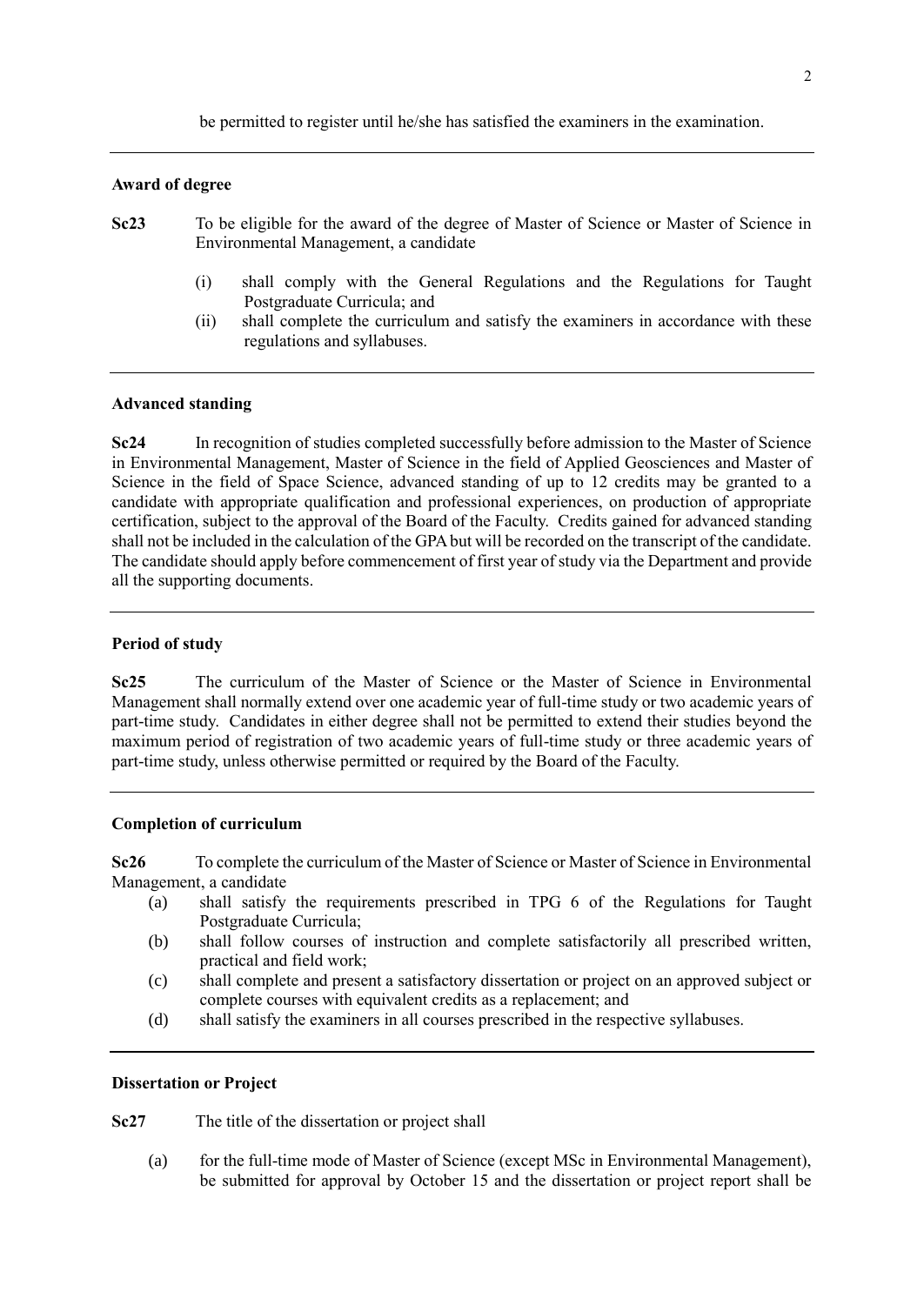submitted not later than August 15 in the subsequent year:

- (b) for the full-time curriculum of MSc in Environmental Management, be submitted by October 30 and the dissertation or project report shall be submitted not later than the last Friday in June of the first year of study, unless otherwise permitted or required by the course coordinator(s);
- (c) for the part-time curriculum (except Master of Science in the field of Applied Geosciences, Master of Science in the field of Physics and MSc in Environmental Management), be submitted for approval by March 15 of the first year of study and the dissertation or project report shall be submitted not later than July 1 of the second year of study;
- (d) for the part-time curriculum of MSc in Environmental Management, be submitted by June 30 of the first academic year, unless otherwise permitted or required by the course coordinator(s). The dissertation shall be submitted not later than the last Friday in May of the second year of study and the project report shall be submitted not later than the last Friday in June of the second year of study, unless otherwise permitted or required by the course coordinator(s);
- (e) for the full-time curriculum of Master of Science in the field of Physics, be submitted by October 15 and the dissertation or project report shall be submitted not later than the last Friday in May of the first year of study;
- (f) for the part-time curriculum of Master of Science in the field of Physics, be submitted by October 15 of the first academic year and the dissertation or project report shall be submitted not later than the last Friday in May of the second year of study.

**Sc 28** A candidate shall submit a statement that the dissertation or project represents his/her own work (or in the case of co-joint work, a statement countersigned by his/her worker, which shows his/her share of the work) undertaken after registration as a candidate for either degree.

# **Assessments**

**Sc29** The assessment in any course shall consist of elements prescribed by the course teachers, and will normally comprise either written coursework alone, or coursework combined with formal examinations; in either case participation in field work or practical work may form part of the assessment.

**Sc30** A candidate who has failed to satisfy the examiners

- (a) at his/her first attempt in any course in the examination held during any of the academic years of study may be permitted to present himself/herself for re-examination in the course or courses at a specified subsequent examination, with or without repeating any part of the curriculum;
- (b) at his/her first submission of dissertation or project report may be permitted to submit a new or revised dissertation or project report within a specified period;
- (c) in any prescribed fieldwork or practical work may be permitted to present himself/herself for re-examination in fieldwork or practical work within a specified period.

**Sc31** Failure to take the examination as scheduled, normally results in automatic course failure. A candidate who is unable because of illness to be present at any examination of a course, may apply for permission to be present at some other time. Any such application shall be made on the form prescribed within two weeks of the examination.

# **Discontinuation**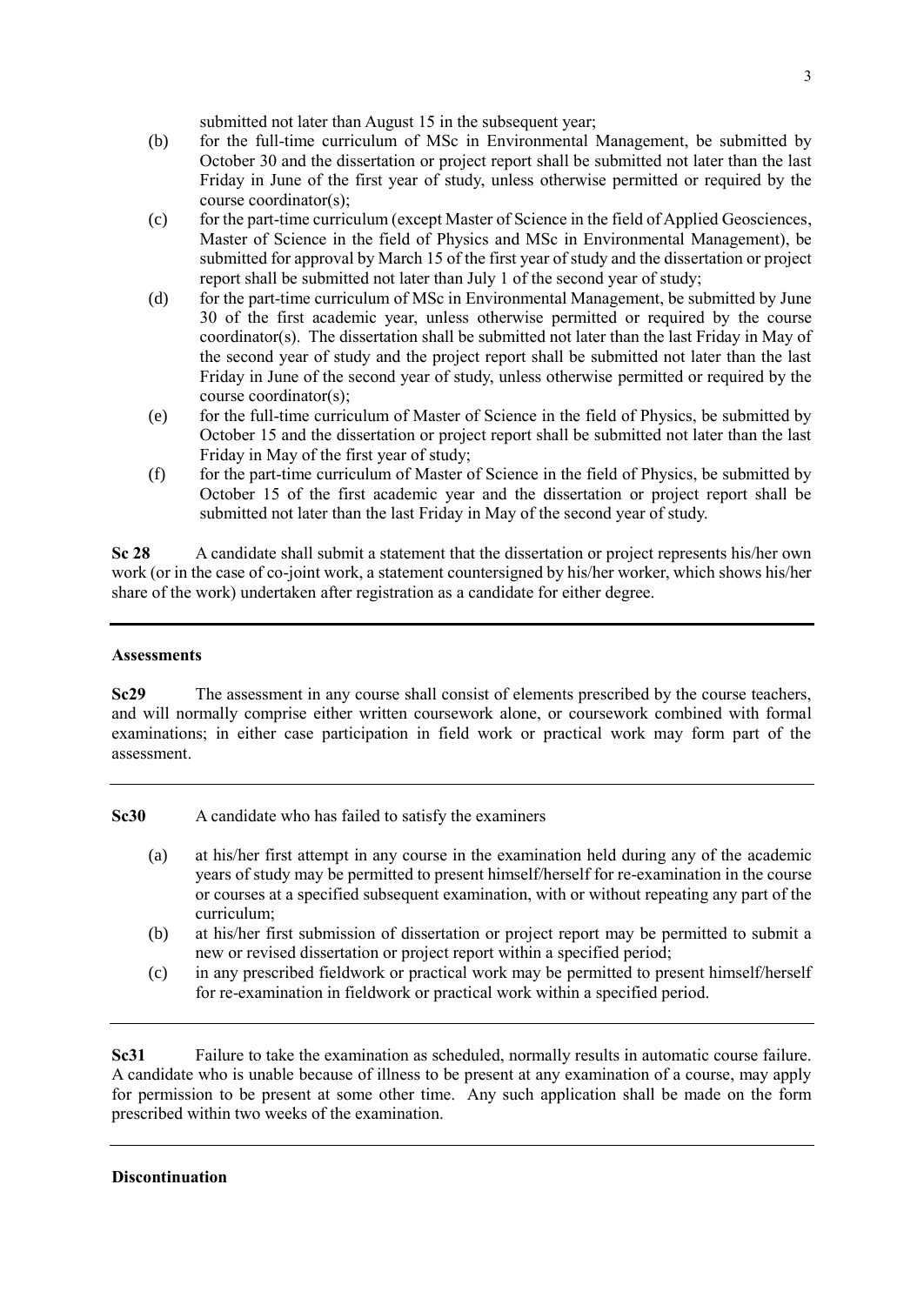### **Sc32** A candidate who

- (a) has failed to satisfy the examiners in more than half the number of credits of courses during any of the academic years or in any course at a repeated attempt, or
- (b) is not permitted or fails to submit a new or revised dissertation or project report, or
- (c) has failed to satisfy the examiners in their dissertation or project report at a second attempt, may be recommended for discontinuation of studies.

### **Assessment results**

**Sc33** On successful completion of the curriculum, candidates who have shown exceptional merit may be awarded a mark of distinction, and this mark shall be recorded in the candidates' degree diploma.

# **Grading systems**

**Sc34** Individual courses shall be graded according to one of the following grading systems as determined by the Board of Examiners:

| Grade       | Standard     | Grade Point   |
|-------------|--------------|---------------|
| $A+$        | Excellent    | 4.3           |
| A           |              | 4.0           |
| $A-$        |              | 3.7           |
| $B+$        | Good         | 3.3           |
| B           |              | 3.0           |
| $B-$        |              | 2.7           |
| $C+$        | Satisfactory | 2.3           |
| $\mathsf C$ |              | 2.0           |
| $C-$        |              | 1.7           |
| $D+$        | Pass         | 1.3           |
| D           |              | 1.0           |
| F           | Fail         | $\mathcal{O}$ |

(a) Letter grades, their standard and the grade points for assessments as follows:

or

\*(b) 'Pass' or 'Fail'

Courses which are graded according to (b) above will not be included in the calculation of the GPA.

\*Only applies to certain courses in MSc in the field of Applied Geosciences and MSc in the field of Physics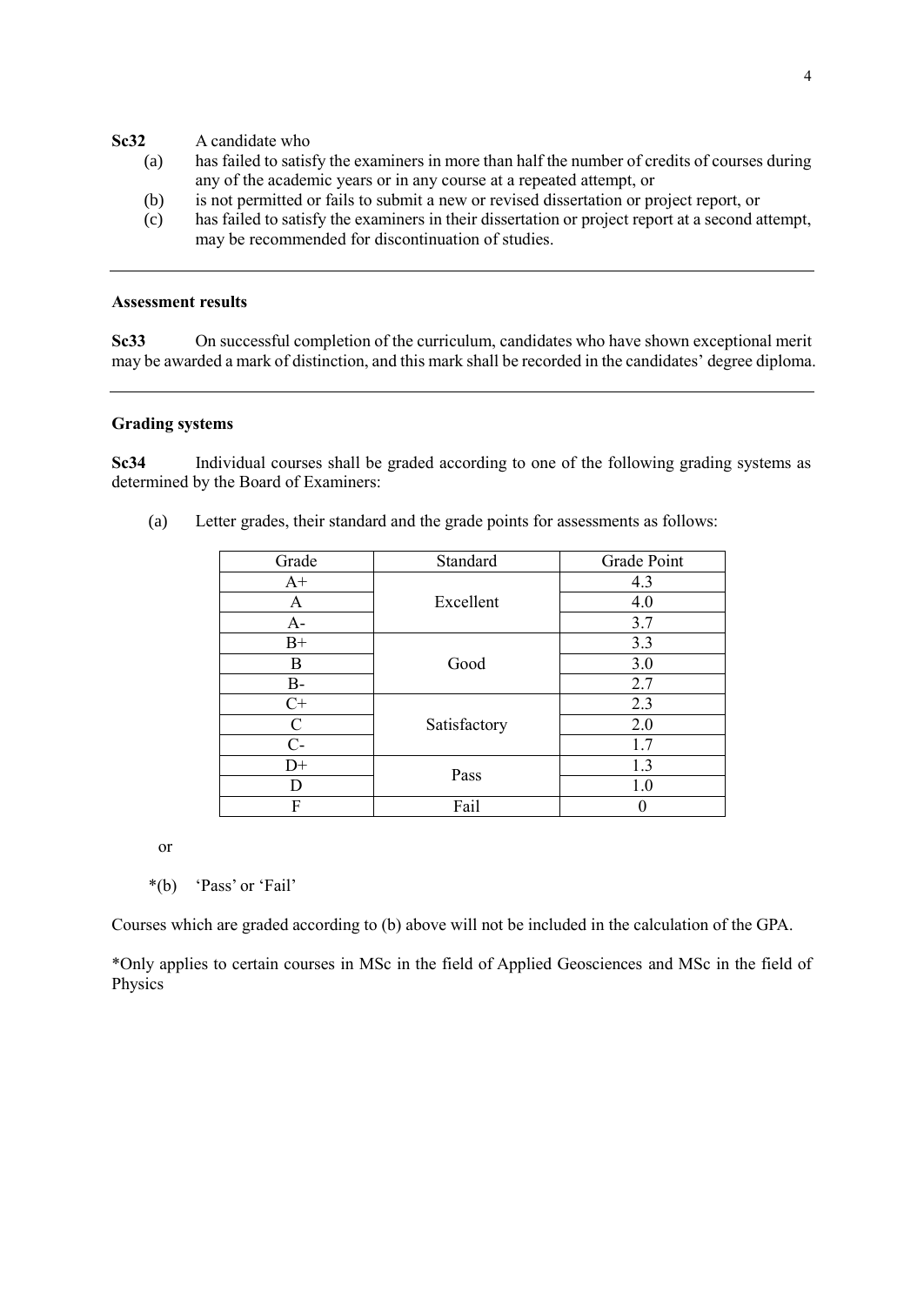## **SYLLABUSES FOR THE DEGREE OF MASTER OF SCIENCE IN THE FIELD OF SPACE SCIENCE (for students admitted in 2021-22 and thereafter)**

### **A. COURSE STRUCTURE**

Each student must complete at least 60 credits of courses, split into 36 credits of core courses, 18 credits of electives, and 6 credits of a capstone project.

| <b>Core Courses</b>  |                                                                |  |
|----------------------|----------------------------------------------------------------|--|
| <b>SPSC7002</b>      | Introduction to space weather (6 credits)                      |  |
| <b>SPSC7003</b>      | Remote sensing in space science (6 credits)                    |  |
| <b>SPSC7004</b>      | Radiation detection and measurement (6 credits)                |  |
| <b>SPSC7005</b>      | Space science entrepreneurship (6 credits)                     |  |
| <b>SPSC7007</b>      | Data analysis in space science (6 credits)                     |  |
| <b>SPSC7015</b>      | Introduction to planetary science (6 credits)                  |  |
| Elective Courses*    |                                                                |  |
| <b>SPSC7006</b>      | Small satellite design (6 credits)                             |  |
| <b>SPSC7011</b>      | Introduction to space plasma physics (6 credits)               |  |
| <b>SPSC7014</b>      | Big data, AI and machine learning in space science (6 credits) |  |
| <b>SPSC7016</b>      | Overview of space astrophysics (6 credits)                     |  |
| <b>STAT6016</b>      | Spatial data analysis (6 credits)                              |  |
| <b>STAT7102</b>      | Advanced statistical modelling (6 credits)                     |  |
| ELEC <sub>6008</sub> | Pattern recognition and machine learning (6 credits)           |  |
| <b>ELEC6026</b>      | Digital signal processing (6 credits)                          |  |
| <b>ELEC6065</b>      | Data compression (6 credits)                                   |  |
| <b>ELEC6100</b>      | Digital communications (6 credits)                             |  |
| Capstone Project     |                                                                |  |
| <b>SPSC7031</b>      | Space science final project (6 credits)                        |  |

*\* Timetablingof coursesmay limit availability ofsome electives.The actual offering of such electives will be based on student demand.*

# **B. COURSE CONTENTS**

## Core Courses

### **SPSC7002 Introduction to space weather (6 credits)**

Our modern lifestyles rely on satellite technology which can be severely affected by the Earth's local particle environment. Much of this is due to the influence of the Sun, which emits large quantities of radiation and charged particles that interact with the Earth's magnetic field. This course covers the fundamentals of space weather, from its origins, to its effects, and forecasting.

Assessment: coursework (50%); written examination (50%)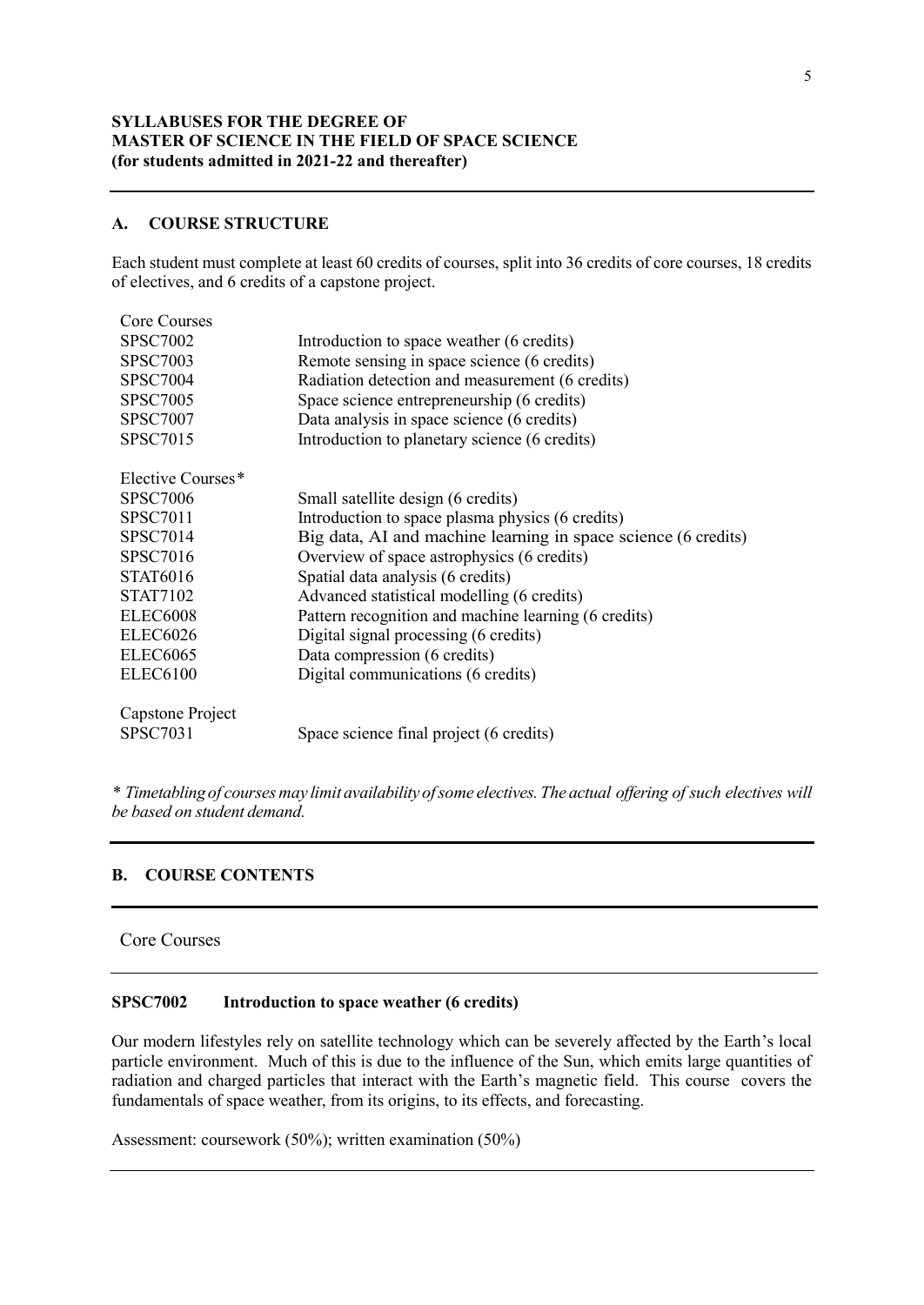#### **SPSC7003 Remote sensing in space science (6 credits)**

This course introduces the theory behind, and the many practical applications of remote sensing, focusing on applications of satellite-based detectors to monitor the Earth's environment. The course covers the physical principles of remote sensing, including the various spectral signatures in the different parts of the electromagnetic spectrum. Students will learn about the different sensor technologies, and how to characterize and quantify their performance.

Assessment: coursework (50%); written examination (50%)

#### **SPSC7004 Radiation detection and measurement (6 credits)**

This course provides an overview of various ways we detect radiation to make physical measurements in space science. It covers the fundamentals of radiation interactions and properties of radiation detectors, including some of the most commonly used ones in contemporary science missions.

Assessment: coursework (50%); written examination (50%)

### **SPSC7005 Space science entrepreneurship (6 credits)**

No longer driven entirely by governmental institutions, developments in frontier space science in modern times also receive boosts from academia, corporations and entrepreneurs alike. Businesses like SpaceX, Blue Origin, or Virgin Galactic are not only capturing people's imagination, but also proving that space provides big business opportunities. This course will cover the basics of designing, launching, and running a business, with a special emphasis on how ventures can be started for the burgeoning space industry.

Assessment: coursework (60%); final case study and presentation (40%)

#### **SPSC7007 Data analysis in space science (6 credits)**

This course introduces concepts of data analysis in space science. Techniques ranging from traditional statistical methods to recent machine learning algorithms will be introduced. Applications of these techniques in space science will be the focus in this course for students to understand how they are actually deployed in solving practical problems in space science.

Assessment: coursework (50%); written examination (50%)

## **SPSC7015 Introduction to planetary science (6 credits)**

We live in a golden age of planetary science, with new missions being proposed at an unprecedented rate by all the major space agencies. This course provides a modern understanding of the properties of our Solar System and planetary systems around other stars and of the physical, chemical, and geological processes that govern their motion and properties. Special attention will be paid to how our knowledge has been enriched by recent discoveries from space missions such as Cassini and Kepler.

Assessment: coursework (50%); written examination (50%)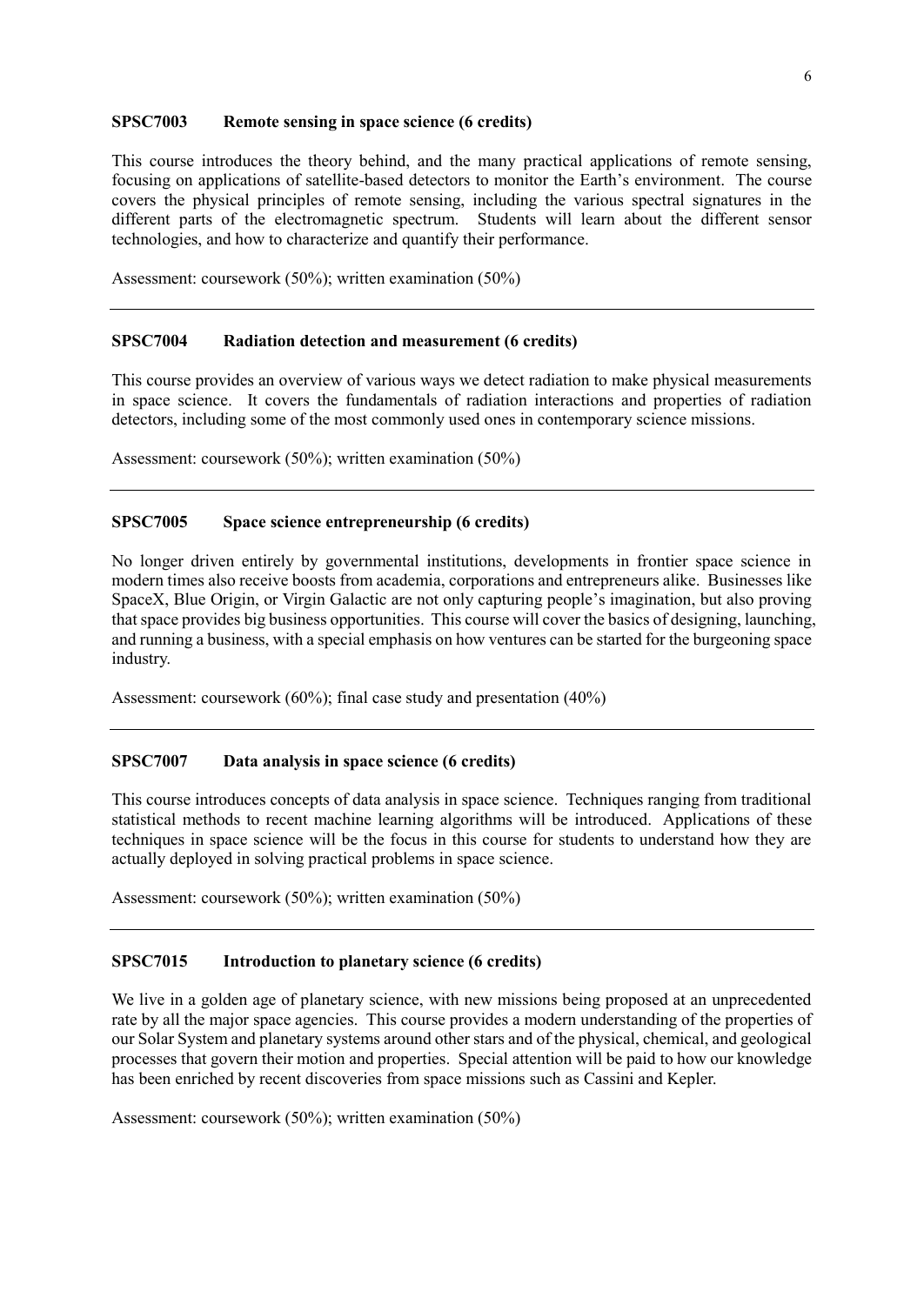## Elective Courses

### **SPSC7006 Small satellite design (6 credits)**

Small satellites (sometimes referred to as microsatellites, CubeSats, etc.) are becoming increasingly popular. Once proposed mainly for educational purposes, due to their low cost and shorter development time scales, these days many such satellites are being proposed and launched with a range of cuttingedge scientific goals. Microsatellites make full use of the latest achievements in basic technologies such as modern microelectronics, micro mechanics, and advanced materials. This course covers the practical aspects of designing a small satellite, based on the principle of purchasing "off-the-shelf" components, and benefitting from "open source" solutions to many of the technical challenges. Topics include: science instruments and payloads, satellite subsystems, ground networks, space science data and software, ground networks, launchers, and operations.

Assessment: coursework (50%); written examination (50%)

### **SPSC7011 Introduction to space plasma physics (6 credits)**

Most of space is filled with plasma, the fourth state of matter where freely moving charges from ionized gas interact with (and generate) electric and magnetic fields, leading to a complicated set of phenomena. This course will provide an introduction to the field, covering such topics as plasma characteristics, electromagnetic waves in cold plasmas, collision theory, magnetohydrodynamics (MHD), force-free magnetic-field configurations, stochastic processes, and interaction of particles and waves. The course will emphasize some of the applications of plasma physics in the fields of geophysics and astrophysics.

Assessment: coursework (50%); written examination (50%)

#### **SPSC7014 Big data, AI and machine learning in space science (6 credits)**

Artificial Intelligence (AI), Machine Learning and Big Data analytics are interdependent disciplines that are increasingly influential in the real world under the broad umbrella of data science. They have found widespread applications in all branches of science and technology and have direct application in space and satellite technologies. This course introduces the basics of all these areas. Data analytics is the science of analyzing raw data to make conclusions, a particular challenge in the Big data era, while machine learning (ML) is a technique enabling computers to learn without being explicitly programmed and is part of the broader concept of Artificial Intelligence (AI). Key concepts across these fields will be explored including practical processes, techniques and algorithms. There will be a focus on realworld examples with specific emphasis on applications in space and planetary sciences. The course will also cover some ML software packages in Python and R. Examples in all areas will be drawn from contemporary research in fields such as astrophysics, particle physics and complex systems, including rare source identification from vast data, training sets, smart classification, time series, imaging and spectral analyses.

Assessment: coursework (50%); written examination (50%)

### **SPSC7016 Overview of space astrophysics (6 credits)**

While astrophysics from space was historically proposed to cover those parts of the electromagnetic spectrum not visible from earth such as X-rays and gamma rays, almost every part of the spectrum can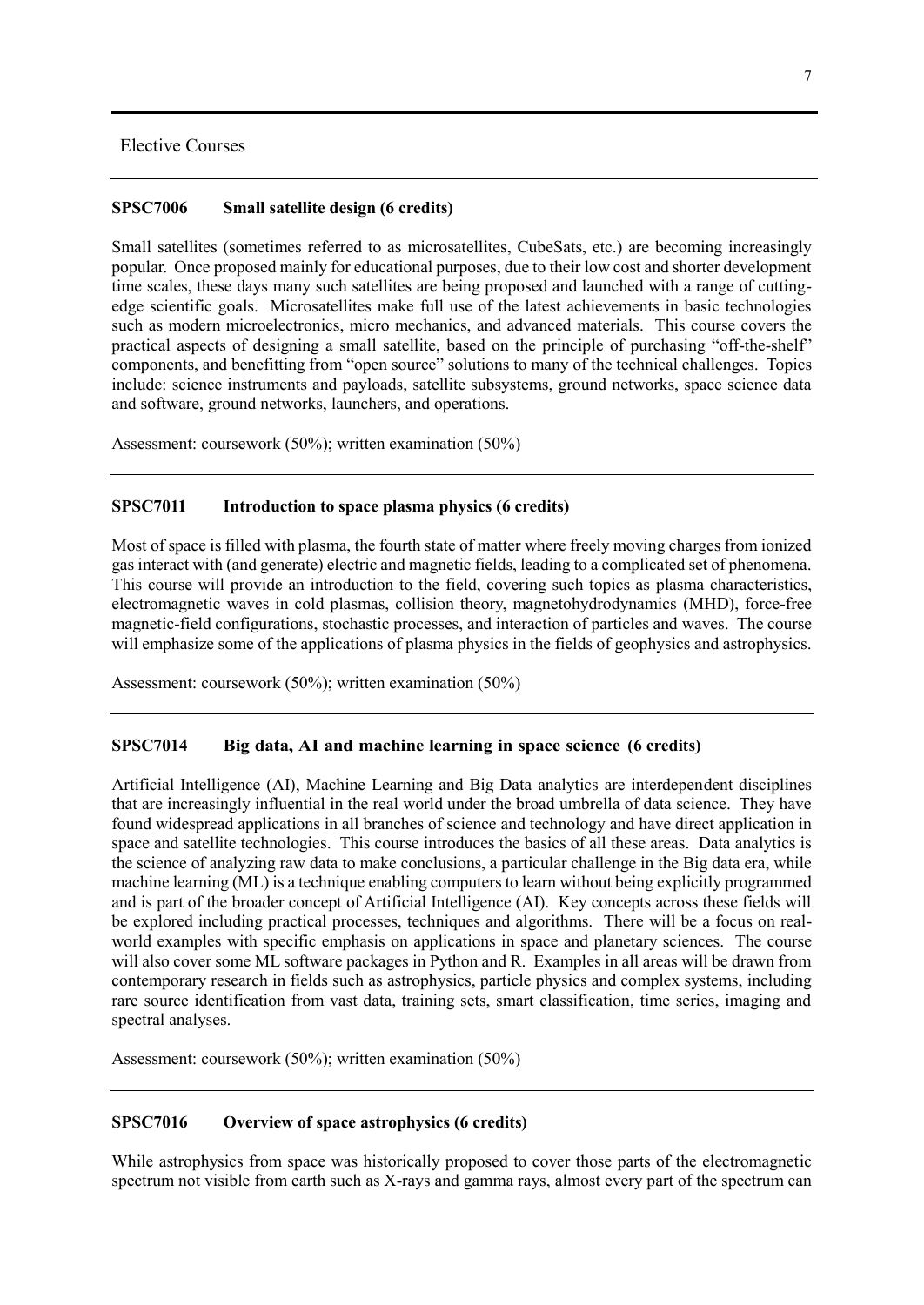benefit from space observations, removing the obstacles posed by our atmosphere. Some of the most iconic astrophysical images have been produced by the Hubble Space telescope, a relatively modest (in size) instrument which has made some stunning discoveries over the course of its 30-year lifetime. This course provides an overview of past, present, and future astrophysical space missions, including their major science goals and achievements, and the technologies that made them possible.

Assessment: coursework (50%); written examination (50%)

## **STAT6016 Spatial data analysis (6 credits)**

This course covers statistical concepts and tools involved in modelling data which are correlated in space. Applications can be found in many fields including epidemiology and public health, environmental sciences and ecology, economics and others. Covered topics include: (1) Outline of three types of spatial data: point-level (geostatistical), areal (lattice), and spatial point process. (2) Model-based geostatistics: covariance functions and the variogram; spatial trends and directional effects; intrinsic models; estimation by curve fitting or by maximum likelihood; spatial prediction by least squares, by simple and ordinary kriging, by trans-Gaussian kriging. (3) Areal data models: introduction to Markov random fields; conditional, intrinsic, and simultaneous autoregressive (CAR, IAR, and SAR) models. (4) Hierarchical modelling for univariate spatial response data, including Bayesian kriging and lattice modelling. (5) Introduction to simple spatial point processes and spatio-temporal models. Real data analysis examples will be provided with dedicated R packages such as geoR.

Assessment: coursework (50%); written examination (50%)

#### **STAT7102 Advanced statistical modelling (6 credits)**

This course introduces modern methods for constructing and evaluating statistical models and their implementation using popular computing software, such as R or Python. It will cover both the underlying principles of each modelling approach and the model estimation procedures. Topics from: (i) Linear regression models; (ii) Generalized linear models; (iii) Model selection and regularization; (iv) Kernel and local polynomial regression; selection of smoothing parameters; (v) Generalized additive models; (vi) Hidden Markov models and Bayesian networks.

Assessment: coursework (50%); written examination (50%)

#### **ELEC6008 Pattern recognition and machine learning (6 credits)**

This course aims at providing fundamental knowledge on the principles and techniques of pattern recognition and machine learning.

Specifically, the course covers the following topics: Bayes decision theory; parametric and nonparametric methods; linear discriminant functions; unsupervised learning and clustering; feature extraction; neural networks; context-dependent classification; case studies.

Pre-requisite: A good background in linear algebra, programming experience. Mutually exclusive with: COMP7504 Pattern recognition and applications

Assessment: coursework (25%); written examination (75%)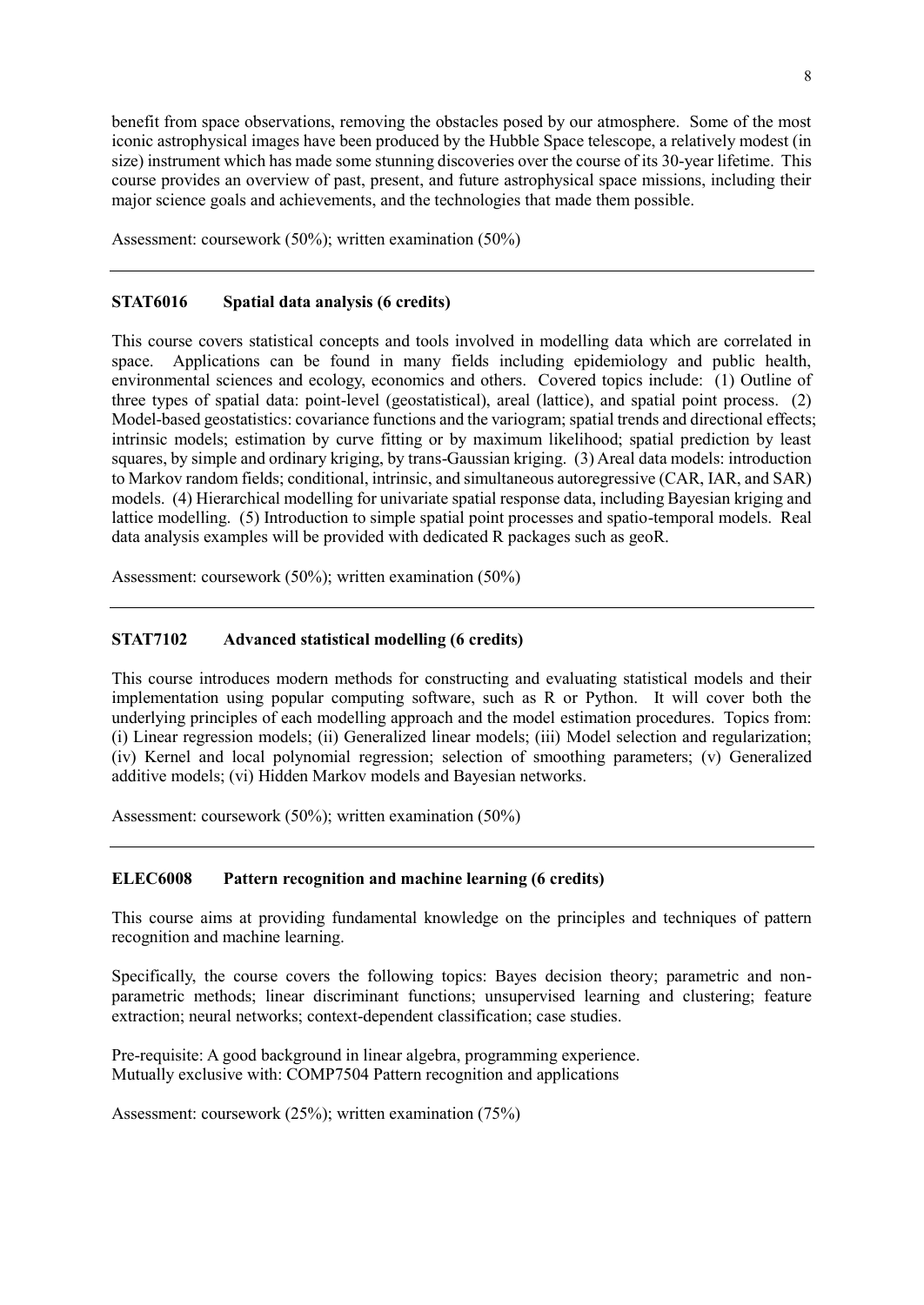#### **ELEC6026 Digital signal processing (6 credits)**

This course provides an introduction to the fundamental concepts of digital signal processing (DSP) including a wide variety of topics such as discrete-time linear time invariant systems, sampling theorem, z-transform, discrete-time/discrete Fourier transform, and digital filter design. Furthermore, the course will also discuss in detail about other advanced topics in digital signal processing such as multidimensional signals and systems, random processes and applications, and adaptive signal processing.

Assessment: coursework (30%); written examination (70%)

# **ELEC6065 Data compression (6 credits)**

This course provides an introduction to the state-of-the-art compression techniques for typical media including files, digital images, videos and audios. Specifically, the course will discuss in detail about the coding and quantization techniques commonly used for images, videos and audios. Finally, the course will cover basic concept and terminologies of common image, video and audio standards.

Assessment: coursework (30%); written examination (70%)

## **ELEC6100 Digital communications (6 credits)**

This course aims at enabling the fundamental understanding of the digital communication systems. After an overview on basic probability and random processes, the course will cover the modulation and demodulation. Then, performance analyses under additive white Gaussian noise channel and fading channel are examined. This is followed by topics on spatial diversity and channel equalization.

Mutually exclusive with: ELEC6014 and ELEC6045

Assessment: coursework (40%); written examination (60%)

Capstone Project

### **SPSC7031 Space science final project (6 credits)**

Students must carry out a research project in any aspect of space science under the guidance of a faculty member from the MSc in Space Science program. Students are encouraged to approach faculty members in their areas of interest as soon as possible, in order to choose an appropriate project. Students may either propose a topic of interest, participate in any existing projects of the faculty member, or else they will be assigned a project after consultation with the course coordinator. An oral presentation is required and a written report must be submitted.

Assessment: oral presentation (25%); written report (75%)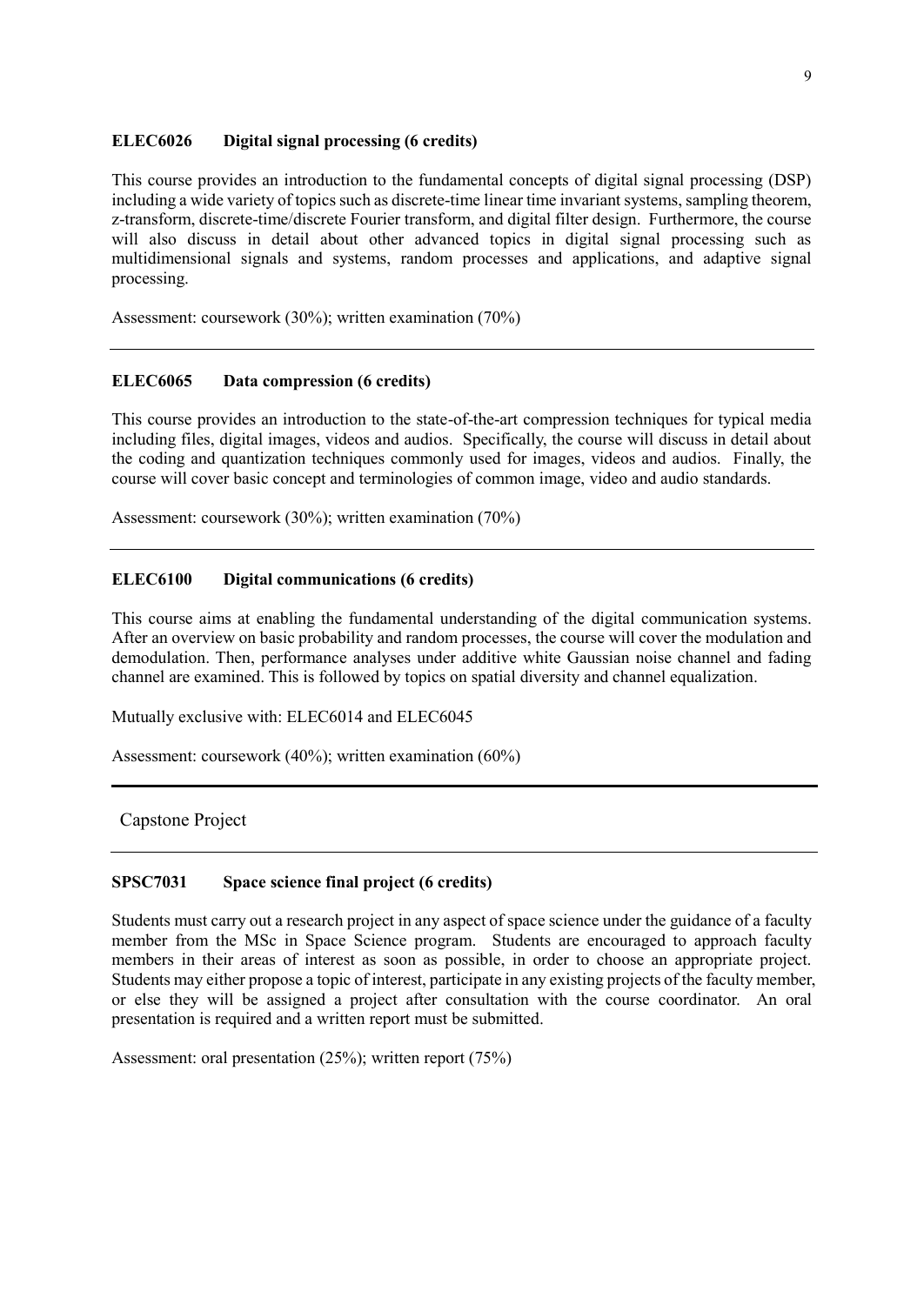# **SYLLABUSES FOR THE DEGREE OF MASTER OF SCIENCE IN THE FIELD OF PHYSICS (for students admitted in 2021-22 and thereafter)**

# **A. COURSE STRUCTURE**

To be eligible for the award of the MSc in the field of Physics a student shall complete at least 60 credits of courses.Courses with 3 or 6 credits are offered in the first and/or second semesters while courses with 9 credits are year-long courses spanning both the first and second semesters. If a student selects a course whose contents are similar to a course (or courses) which he/she has taken in his/her previous study, the Department may not approve the selection in question.

# **CURRICULUM**

(applicable for both full-time and part-time modes)

| <b>PHYS8201</b><br>Basic Research Methods In Physical Science (6 credits)<br><b>PHYS8970</b><br>Physics Seminar (3 credits)<br>Take at least 42 credits from Lists A and B with at least 18 credits must be chosen from List A:<br><b>PHYS8150</b><br>Computational Physics and its Contemporary Applications (6 credits)<br>Graduate Quantum Mechanics (6 credits)<br><b>PHYS8351</b><br>Graduate Electromagnetism (6 credits)<br><b>PHYS8450</b><br>Graduate Statistical Mechanics (6 credits)<br><b>PHYS8550</b><br>Physics Experimental Techniques (6 credits)<br><b>PHYS8701</b><br><b>PHYS8352</b><br>Quantum Information (6 credits)<br>Topics in Solid State Physics (6 credits)<br><b>PHYS8551</b><br>Condensed Matter Physics (6 credits)<br><b>PHYS8552</b><br><b>PHYS8654</b><br>General Relativity (6 credits)<br>Topics in Astrophysics (6 credits)<br><b>PHYS8656</b><br>Nanophysics (6 credits)<br><b>PHYS8750</b><br>Device Physics (6 credits)<br><b>PHYS8751</b><br>Topics in Particle Physics (6 credits)<br><b>PHYS8850</b><br><b>PHYS8852</b><br>Photonics (6 credits)<br>Capstone requirement (9 credits) | <b>Compulsory Courses (9 credits)</b>      |  |  |
|----------------------------------------------------------------------------------------------------------------------------------------------------------------------------------------------------------------------------------------------------------------------------------------------------------------------------------------------------------------------------------------------------------------------------------------------------------------------------------------------------------------------------------------------------------------------------------------------------------------------------------------------------------------------------------------------------------------------------------------------------------------------------------------------------------------------------------------------------------------------------------------------------------------------------------------------------------------------------------------------------------------------------------------------------------------------------------------------------------------------------------|--------------------------------------------|--|--|
|                                                                                                                                                                                                                                                                                                                                                                                                                                                                                                                                                                                                                                                                                                                                                                                                                                                                                                                                                                                                                                                                                                                                  |                                            |  |  |
|                                                                                                                                                                                                                                                                                                                                                                                                                                                                                                                                                                                                                                                                                                                                                                                                                                                                                                                                                                                                                                                                                                                                  | <b>Disciplinary Electives (42 credits)</b> |  |  |
|                                                                                                                                                                                                                                                                                                                                                                                                                                                                                                                                                                                                                                                                                                                                                                                                                                                                                                                                                                                                                                                                                                                                  |                                            |  |  |
|                                                                                                                                                                                                                                                                                                                                                                                                                                                                                                                                                                                                                                                                                                                                                                                                                                                                                                                                                                                                                                                                                                                                  | List $A$ :                                 |  |  |
|                                                                                                                                                                                                                                                                                                                                                                                                                                                                                                                                                                                                                                                                                                                                                                                                                                                                                                                                                                                                                                                                                                                                  |                                            |  |  |
|                                                                                                                                                                                                                                                                                                                                                                                                                                                                                                                                                                                                                                                                                                                                                                                                                                                                                                                                                                                                                                                                                                                                  |                                            |  |  |
|                                                                                                                                                                                                                                                                                                                                                                                                                                                                                                                                                                                                                                                                                                                                                                                                                                                                                                                                                                                                                                                                                                                                  |                                            |  |  |
|                                                                                                                                                                                                                                                                                                                                                                                                                                                                                                                                                                                                                                                                                                                                                                                                                                                                                                                                                                                                                                                                                                                                  |                                            |  |  |
|                                                                                                                                                                                                                                                                                                                                                                                                                                                                                                                                                                                                                                                                                                                                                                                                                                                                                                                                                                                                                                                                                                                                  |                                            |  |  |
|                                                                                                                                                                                                                                                                                                                                                                                                                                                                                                                                                                                                                                                                                                                                                                                                                                                                                                                                                                                                                                                                                                                                  | <i>List B</i> :                            |  |  |
|                                                                                                                                                                                                                                                                                                                                                                                                                                                                                                                                                                                                                                                                                                                                                                                                                                                                                                                                                                                                                                                                                                                                  |                                            |  |  |
|                                                                                                                                                                                                                                                                                                                                                                                                                                                                                                                                                                                                                                                                                                                                                                                                                                                                                                                                                                                                                                                                                                                                  |                                            |  |  |
|                                                                                                                                                                                                                                                                                                                                                                                                                                                                                                                                                                                                                                                                                                                                                                                                                                                                                                                                                                                                                                                                                                                                  |                                            |  |  |
|                                                                                                                                                                                                                                                                                                                                                                                                                                                                                                                                                                                                                                                                                                                                                                                                                                                                                                                                                                                                                                                                                                                                  |                                            |  |  |
|                                                                                                                                                                                                                                                                                                                                                                                                                                                                                                                                                                                                                                                                                                                                                                                                                                                                                                                                                                                                                                                                                                                                  |                                            |  |  |
|                                                                                                                                                                                                                                                                                                                                                                                                                                                                                                                                                                                                                                                                                                                                                                                                                                                                                                                                                                                                                                                                                                                                  |                                            |  |  |
|                                                                                                                                                                                                                                                                                                                                                                                                                                                                                                                                                                                                                                                                                                                                                                                                                                                                                                                                                                                                                                                                                                                                  |                                            |  |  |
|                                                                                                                                                                                                                                                                                                                                                                                                                                                                                                                                                                                                                                                                                                                                                                                                                                                                                                                                                                                                                                                                                                                                  |                                            |  |  |
|                                                                                                                                                                                                                                                                                                                                                                                                                                                                                                                                                                                                                                                                                                                                                                                                                                                                                                                                                                                                                                                                                                                                  |                                            |  |  |
|                                                                                                                                                                                                                                                                                                                                                                                                                                                                                                                                                                                                                                                                                                                                                                                                                                                                                                                                                                                                                                                                                                                                  |                                            |  |  |
| <b>PHYS8971</b><br>Capstone Project (9 credits)                                                                                                                                                                                                                                                                                                                                                                                                                                                                                                                                                                                                                                                                                                                                                                                                                                                                                                                                                                                                                                                                                  |                                            |  |  |

# **B. COURSE CONTENTS**

# **PHYS8150 Computational Physics and its Contemporary Applications (6 credits)**

This course shows the power of computational approach to solving physics and related problems, which is complimentary to the traditional experimental and theoretical approaches. Students are expected to spend a significant fraction of time in actual programming. Topics include: introduction to computational physics, introduction to data analysis, ordinary differential equation for classical physical problems, partial differential equation for classical and quantum problems, matrix method and exactly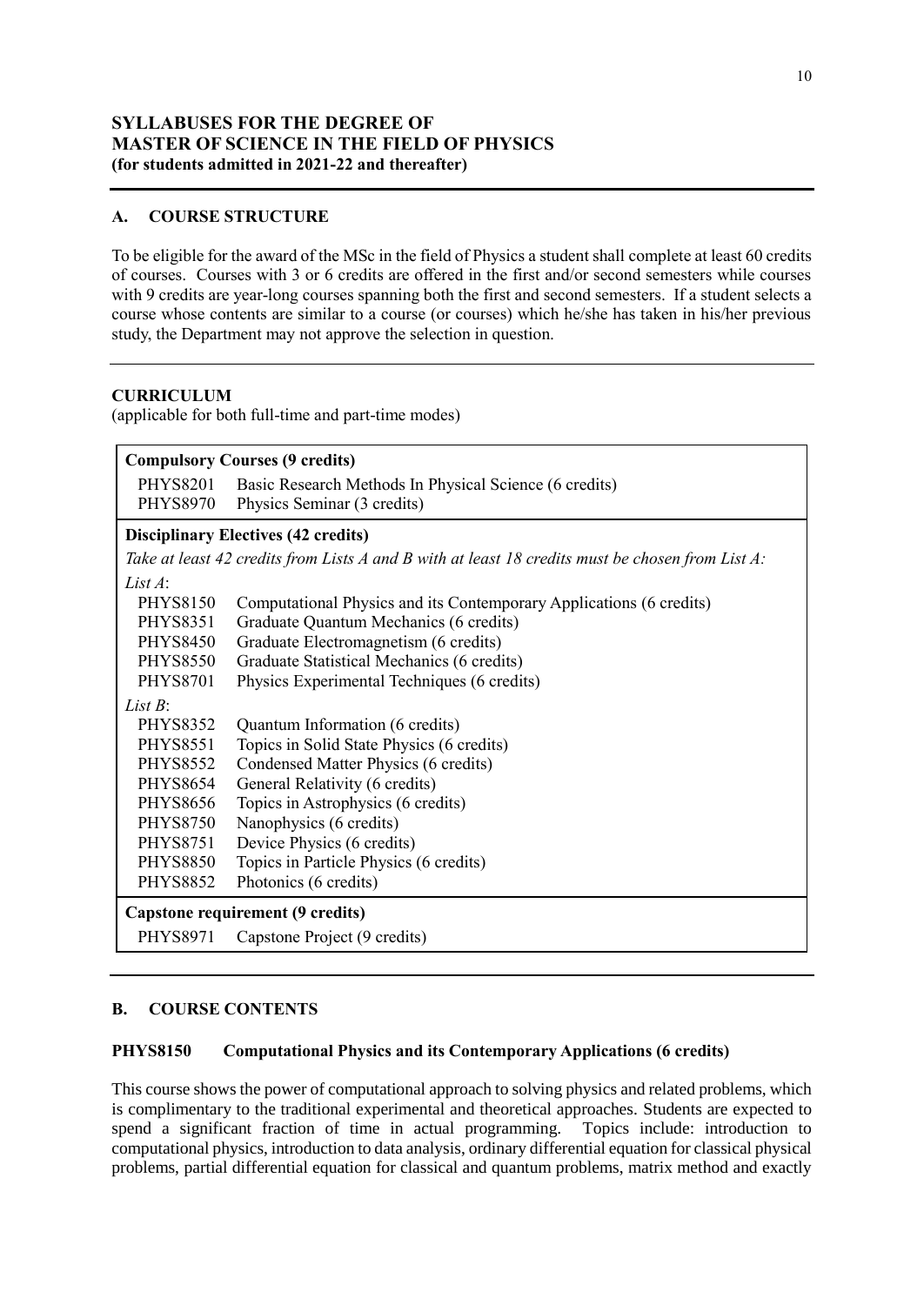diagonalization for classical and quantum problems, Monte Carlo methods for statistical physics and quantum many-body physics, AI and machine learning related topics such as regression (multivariate linear and logistic), feature extraction (principal component analysis, recommender systems, clustering) and neural networks (biological neural networks, mathematical representation, feed-forward neural networks, convolutional neural networks).

Assessment: coursework (60%) and examination (40%)

# **PHYS8201 Basic Research Methods in Physical Science (6 credits)**

This course introduces basic research methods commonly used in various sub-fields in physics. It comprises of four modules, each introduces commonly used research methods in physics. Students are required to take two out of the four modules. They are

- 1. Astrophysical techniques: Commonly used techniques and packages in astrophysical data gathering and data analysis are introduced.
- 2. Computational physics and modelling techniques: Commonly used computational physics and physical modelling methods are introduced.
- 3. Experimental physics techniques: Commonly used experimental physics apparatus and techniques are introduced.
- 4. Theoretical physics: Commonly used techniques in mathematical and theoretical physics are introduced.

Assessment: coursework (100%)

# **PHYS8351 Graduate Quantum Mechanics (6 credits)**

This course covers the theory and advanced techniques in quantum mechanics, and their applications to select topics in condensed matter physics. Topics include: Dirac notation; quantum dynamics; the second quantization; symmetry and conservation laws; permutation symmetry and identical particles; perturbation and scattering theory; introduction of relativistic quantum mechanics.

Assessment: coursework (40%) and examination (60%)

### **PHYS8352 Quantum Information (6 credits)**

This course covers the theory of quantum information and computation and its applications in physics and computer science. Topics include: quantum computer, quantum algorithms, quantum error correction, quantum information processing, quantum entanglement and quantum cryptograph.

Assessment: coursework (30%) and examination (70%)

#### **PHYS8450 Graduate Electromagnetism (6 credits)**

This course covers advanced topics in equilibrium statistical physics. Topics include: boundary-value problems in electrostatics and Green Function method; electrostatics of media; magnetostatics; Maxwell's equations and conservation laws; gauge transformations; electromagnetic waves and wave guides.

Assessment: coursework (40%) and examination (60%)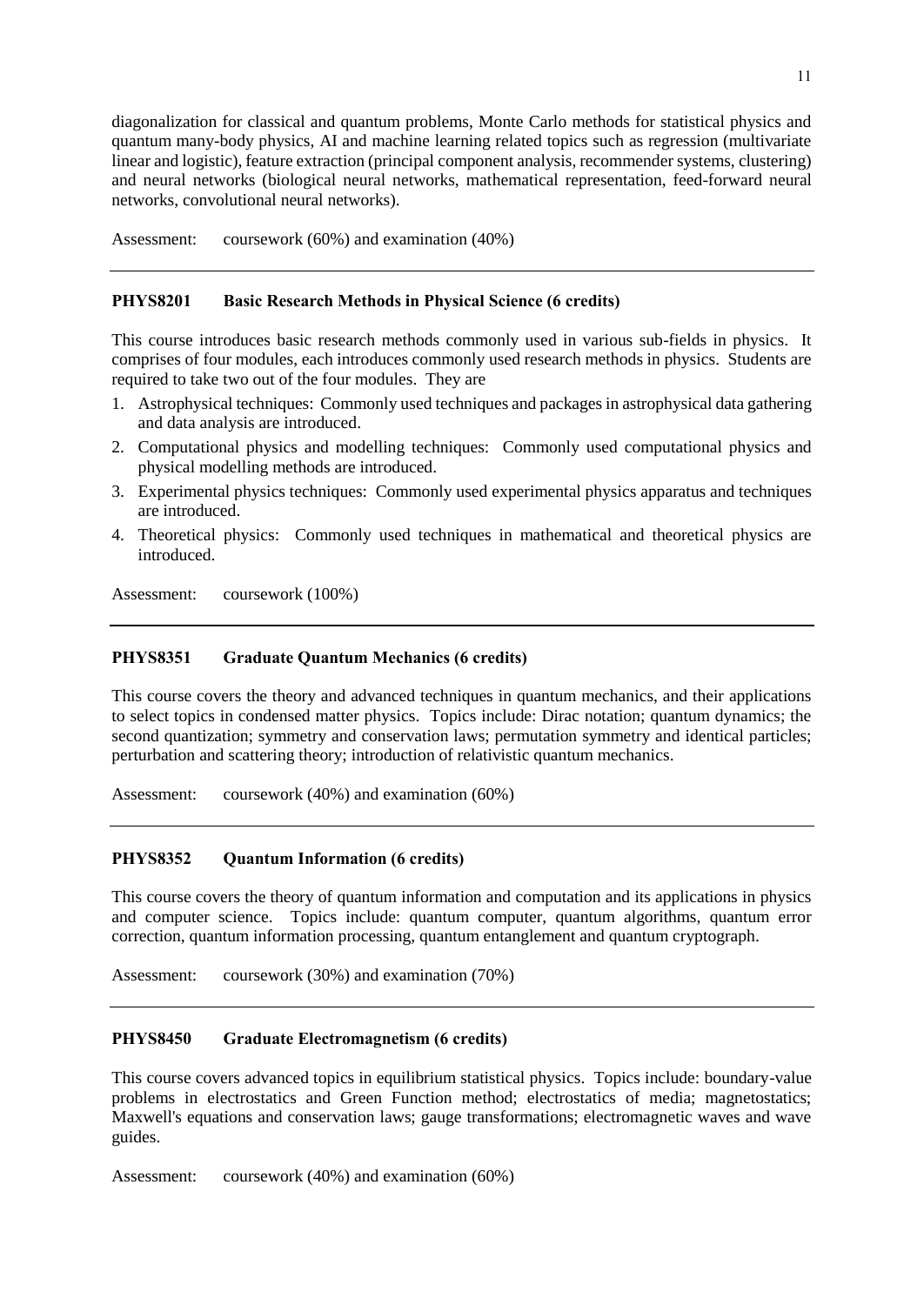## **PHYS8550 Graduate Statistical Mechanics (6 credits)**

This course covers the theory of classical electromagnetic field, enabling them to master key analytical tools for solving real physics problems. Topics include: ensemble theory—the micro-canonical ensemble, the canonical ensemble, and the grand canonical ensemble; quantum mechanical ensemble theory; theory of simple gases, ideal Bose systems, ideal Fermi systems; statistical mechanics of interacting systems; some topics in the theory of phase transition may be selected.

Assessment: coursework (40%) and examination (60%)

# **PHYS8551 Topics in Solid State Physics (6 credits)**

This course covers a broad introduction to modern theory of the solid state physics. Topics include: crystal structures and symmetry; the reciprocal lattice and X-ray diffraction; lattice vibration and thermal properties; free electron of metals; band structures and Bloch theory; nearly free electrons and tight binding model; electronic and optical properties; semi-classical model of electron dynamics; if time permits, topics of semiconductor physics, quantum Hall effect, superconductivity, twodimensional materials will also be covered.

Assessment: coursework (40%) and examination (60%)

# **PHYS8552 Condensed Matter Physics (6 credits)**

The collective behavior of systems consisting of many particles (bosons or fermions) gives rise to new states of matter, which emerge at low temperatures where interactions are important. This course aims to introduce the students to those novel quantum states, emphasizing the general themes such as elementary excitations, broken symmetry, hydrodynamic description, and topological properties of condensed matter. Theoretical language useful in the interpretation of experiments, such as response functions, will be discussed. The emphasis will be on a selected few examples that illustrate the above concepts and techniques. This course is intended for both experimentalists and theorists. It will concentrate on the phenomena of emergent many-body states that require not only the effects of quantum mechanics, but also that of quantum statistics to its proper explanation. Examples include: Fermi liquid, superfluidity, superconductivity, and the quantum Hall states. We will emphasize on the interaction effects and discuss the primary feature brought about by the interaction. Some general themes related to these quantum states, such as elementary excitation, Ginzburg-Landau description and symmetry breaking will be discussed.

Assessment: coursework (40%) and examination (60%)

# **PHYS8654 General Relativity (6 credits)**

This course serves as a graduate level introduction to general relativity. It provides conceptual skills and analytical tools necessary for astrophysical and cosmological applications of the theory. Topics include: the principle of equivalence; inertial observers in a curved space-time; vectors and tensors; parallel transport and covariant differentiation; the Riemann tensor; the matter tensor; the Einstein gravitational field equations; the Schwarzschild solution; black holes; gravitational waves detected by LIGO; special topics such as bending of light calculation and Kerr black holes and their causal structures will be discussed if time permits.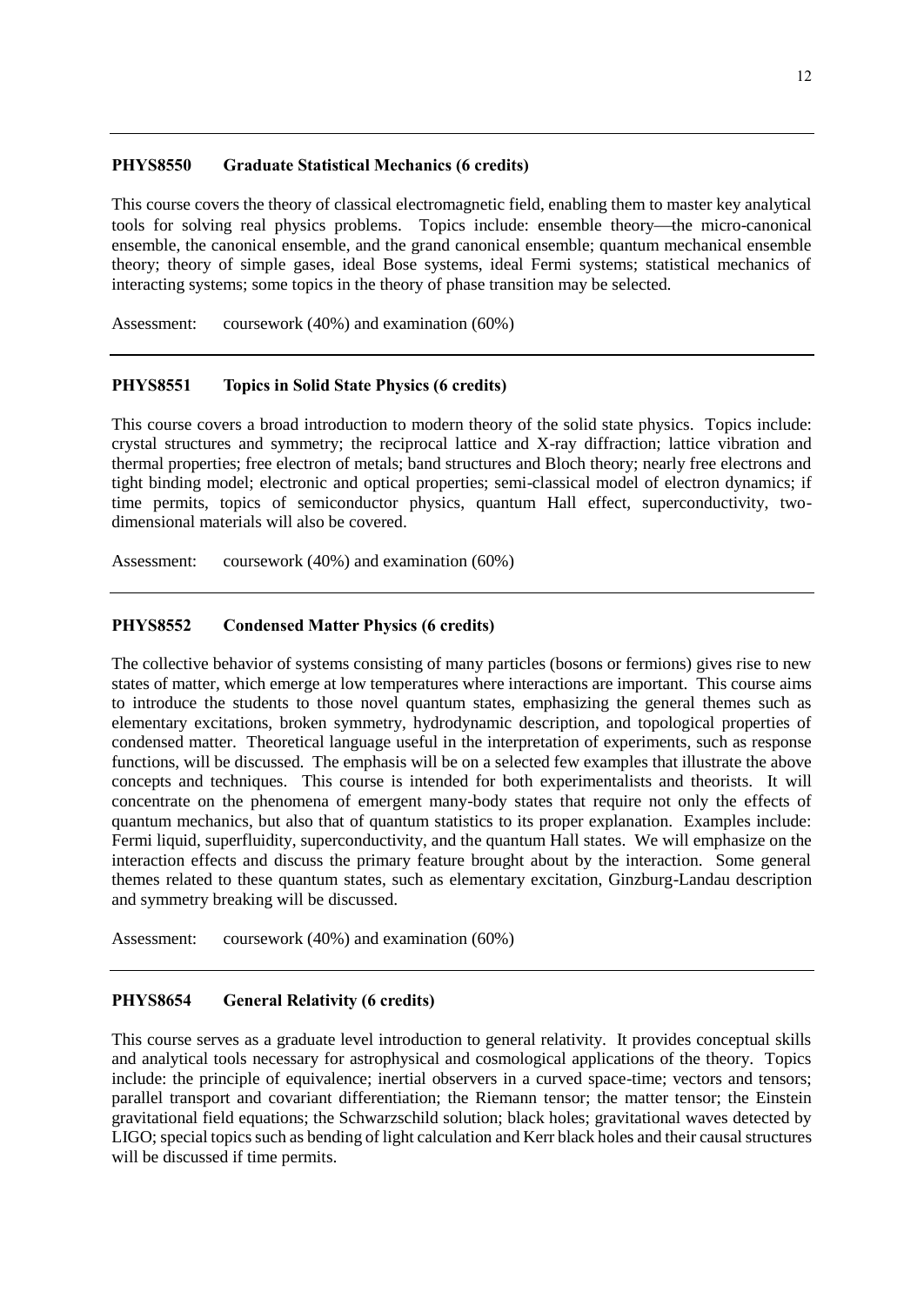### **PHYS8656 Topics in Astrophysics (6 credits)**

This course covers radiation mechanism and high energy processes, basic theory of stellar structure and evolution, and introduction to compact objects. It follows a vigorous mathematical treatment that stresses on the underlying physical processes. Topics include: radiation mechanisms; stellar structure equations; polytropic model; elementary stellar radiation processes; simple stellar nuclear processes; stellar formation; late stage of stellar evolution; supernova explosion; compact stellar; if time permits, additional selected topics in high-energy and particle astrophysics will be covered.

Assessment: coursework (40%) and examination (60%)

### **PHYS8701 Physics Experimental Techniques (6 credits)**

This course provides a detailed account of some common experimental techniques in physics research. It introduces the basic working principles, the operational knowhow, and the strength and limitations of the techniques. It will discuss and train students of the following techniques:

- 1. Noise, Data Analysis, and Computer Grid
- 2. Vacuum technology and deposition techniques
- 3. Raman spectroscopy and photoluminescence (PL)
- 4. Electrical Characterizations
- 5. Scanning Probe Microscopy (STM and AFM)
- 6. Electron and X-Ray Diffraction (LEED/RHEED/XRD)
- 7. Photoemission Spectroscopy (PES)
- 8. Scanning Electron Microscopy (SEM)
- 9. Transmission Electron Microscopy (TEM)
- 10. Low-temperature electrical measurements
- 11. Radiation Detection and Measurements in Nuclear Physics
- 12. Particle Detection in Space and Microwave Measurement with Superconducting Detector.

Assessment: coursework (100%)

#### **PHYS8750 Nanophysics (6 credits)**

This course is designed to deliver fundamental concepts and principles of nano physics to fresh postgraduate students, mostly focusing on the transport properties of the low-dimensional electronic systems under external electric and/or magnetic fields. The course will cover various topics in nano physics, such as zero-, one-, and two-dimensional electronic gas systems, quantum dots, graphene and 2D materials, semiconductor heterostructures, quantum Hall effects, Coulomb blockade effects, single electron effects, field effect transistors, and phase-coherent interference effects. While the most discussions will be made based on experimental findings, the basics of the relevant theories will also be covered using the tight-binding model, basic quantum mechanics, and Landauer-Büttiker formula. The principles and applications of nano fabrication and low-temperature measurement techniques will be discussed if the time allows.

Assessment: coursework (40%) and examination (60%)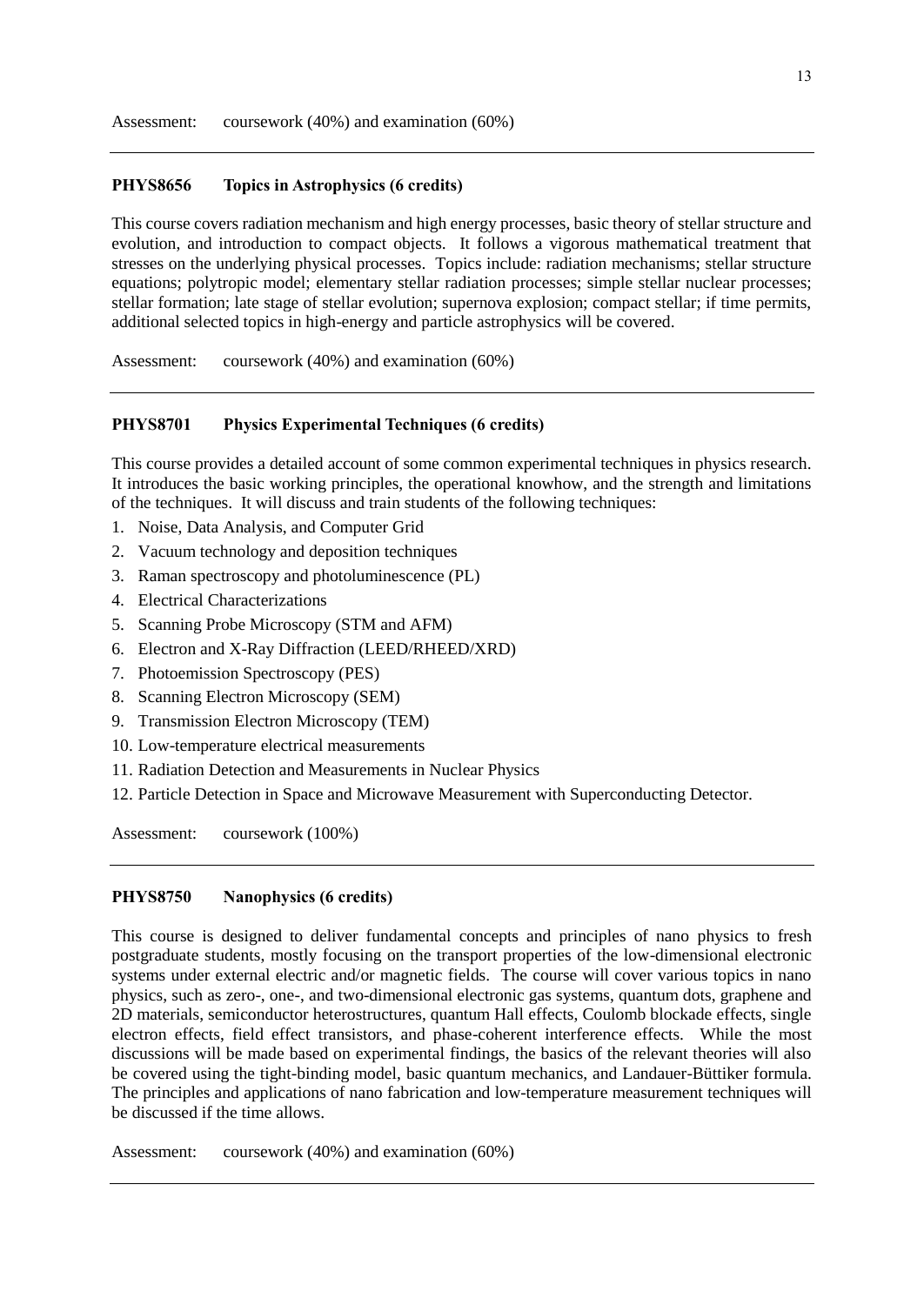### **PHYS8751 Device Physics (6 credits)**

This course introduces the working principle and the processing technology of microelectronic and photonic devices. Topics include: introductory semiconductor physics, fundamental and practical aspects of semiconductor devices, including rectifying diodes, photodiodes, photodetector and laser, bipolar and field-effect transistors, integrated circuits.

Assessment: coursework (30%) and examination (70%)

### **PHYS8850 Topics in Particle Physics (6 credits)**

This course covers selected topics in both theoretical and experimental aspects of particle physics. Topics include: fundamental particles, symmetry and conservation law, Feynman diagrams, electromagnetic interaction, weak interaction, strong interaction, gauge theory, particle accelerator and detector.

Assessment: coursework (50%) and examination (50%)

### **PHYS8852 Photonics (6 credits)**

The discovery of the quantum nature of light and the invention of laser has deeply impacted our fundamental understanding of both light and matter, and led to the birth and rapid development of whole new branches of physics, such as quantum optics, laser physics and nonlinear optics etc. This course aims at providing a fundamental but coherent text starting from the physical nature of light, and then giving a self-contained and straightforward access to the quantum nature of light. In particular, this course deals with the coherence properties of light, its seemly conflicting wave and particle aspects and its interaction with matter. The course text is primarily designed for senior undergraduate students and requires no much knowledge of quantum mechanics. On the other hand, it will also be of interest to graduate students and even research workers since it includes some most recent results in quantum beats such as Rabi oscillations. This course will begin at the physical nature of light, emphasizing quantization and coherence of light. Then it handles the interaction between light and matter. The interaction topics include the interaction representation, the dipole approximation, spontaneous and stimulated emission and absorption. In addition, damping and linewidth broadening will be also discussed. In the final part of this course, quantum coherence and quantum beats of light will be treated, including examples of the evaluation of quantum mechanical coherence functions and Rabi oscillations.

Assessment: coursework (30%) and examination (70%)

# **PHYS8970 Physics Seminar (3 credits)**

This course aims to initiate students into research culture and to develop a capacity for communication with an audience of varied background. Students are required to attend and take part in a specified number of seminars organized by Department of Physics to expose themselves to various topics of contemporary physics research and to learn the technique of professional physics presentation. Students are also required to submit a written paper, to give an oral presentation of about 15 minutes normally on the background materials related to their Capstone Project and to orally answer questions related to the oral presentation.